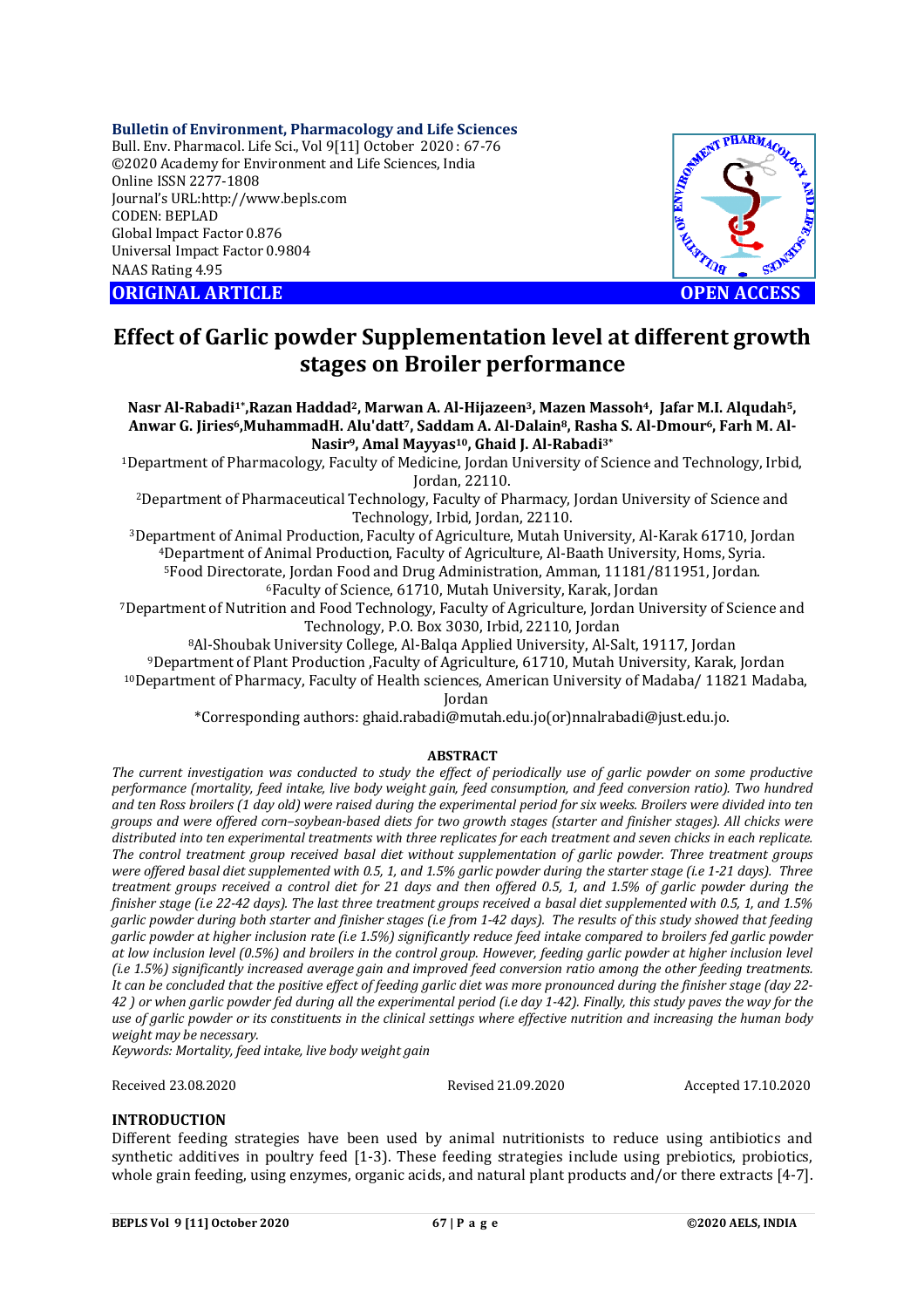Researchers are more interested in using natural plant additives because it considers safer alternatives especially for human consumption [1,8, 9]. Synthetic and antibiotics additives may accumulate (residual) in the animal tissues which may cause a possible toxicological and carcinogenic effect on human health [10, 11]. So, the new approach is to decrease using these synthetic supplements and to be replaced by adding natural alternatives [1, 12]. Several medicinal plant additives were investigated in poultry feed such as oregano, sage, rosemary, garlic, and others [5, 6, 13-15]. Among these natural products, garlic considers an excellent dietary approach to achieve better growth, health, meat quality, immunity, and feed conversion [16, 17]. Garlic (*Allium sativum*) is widely used for human consumption mainly as a spice, and in food preparation recipes. Many human studies showed that garlic contains chemical constituents that can help in the treatment or prevention of cancer, diabetes, blood pressure, atherosclerosis, and hyperlipidemia (16, 18).Several compounds (sulfur volatile active component) in garlic extract responsible on their bioactive (antibacterial, anti-inflammatory and antioxidant properties) effect such asAllicin (organosulfur compound, the family of Alliaceae), allin, ajoene, diallysulfide, dithiin, Sallycysteine [16, 19-21].In animal nutrition, many studies showed that garlic possesses many useful properties that can enhance overall animal performance. This is due to the presence of unique phytochemicals that have a strong action against bacterial and fungal threats, and oxidative stress which can affect overall animal performance (22-24). Different strategies have been investigated in using garlic in poultry nutrition such as using different inclusion levels in the diet [15, 17, 19], different garlic forms (powder or extract) [19, 25], feeding garlic alone or combined with other herbs (26), garlic feeding duration [22] and garlic addition form/ method (through diet or drinking water) [17, 27]. However, different poultry growth responses to garlic feeding have been reported [22]. The main objective of the current study was to examine the influence of broiler growth phase and garlic inclusion level on broiler growth weight, feed intake, feed conversion, and mortality rate. Hopefully, the outcomes of this study will aid in establishing the ideal feeding strategy in incorporating garlic powder in the broiler diet and paving the way for more clinical application of this natural product in human health.

## **MATERIAL AND METHODS**

## Birds and Diet formulation

Two hundred and ten Ross broilers (1 day old) were raised during the experimental period for six weeks. Broilers were divided into ten groups and were offered corn–soybean-based diets for two growth stages (starter and finisher diets) as shown in Table 1. All chicks were distributed into ten experimental treatments with three replicates for each treatment and seven chicks in each replicate. The control treatment group received basal diet without supplementation of garlic powder. Three treatment groups were offered basal diet supplemented with 0.5, 1, and 1.5% garlic powder during the starter stage (1-21 days). Three treatment groups received a control diet for the first 21 days and then offered 0.5, 1, and 1.5% of garlic powder during the finisher stage (22-42 days). The last three treatment groups received a basal diet supplemented with 0.5, 1, and 1.5% garlic powder during starter and finisher stages (i.e from 1- 42 days).All diets were formulated to be approximately isocaloric and is nitrogenous and offered *ad libitum*. The composition of diet ingredients and chemical compositions/analysis are shown in Table 1. Broilers were exposed to continuous light in the open housing system, reared in floor cages equipped with trough drinkers and feeders.

## Data Measurement

Mortality percentage, broiler body weight gain, feed intake, and feed conversion ratio were measured as reported by Al-Rabadi *et al* [28].

#### Data analysis

Statistical analysis was performed using Statistical Analysis System (SAS) software programs (v.9.1, SAS Institute, Cary, NC). A least significant difference (LSD) was used for mean separation. For all analyses, the value of α was set to 0.05, the level used for statistical significance. All data were presented as means ( $±$ SD).

## **RESULTS AND DISCUSSION**

The results of this study showed that feeding different garlic powder levels at different feeding stages significantly eliminated any mortality incidence when compared to broilers fed control diets at different production stages (Table 2).In agreement with that, the inclusion of garlic powder in broiler diets have been reported to enhance immunity system through different mechanisms such as increasing total white blood cells [29] and by increasing the number of beneficial bacteria in the gut [17, 19, 22].Those effects can reduce broiler infections and may have a role in decreasing mortality rates.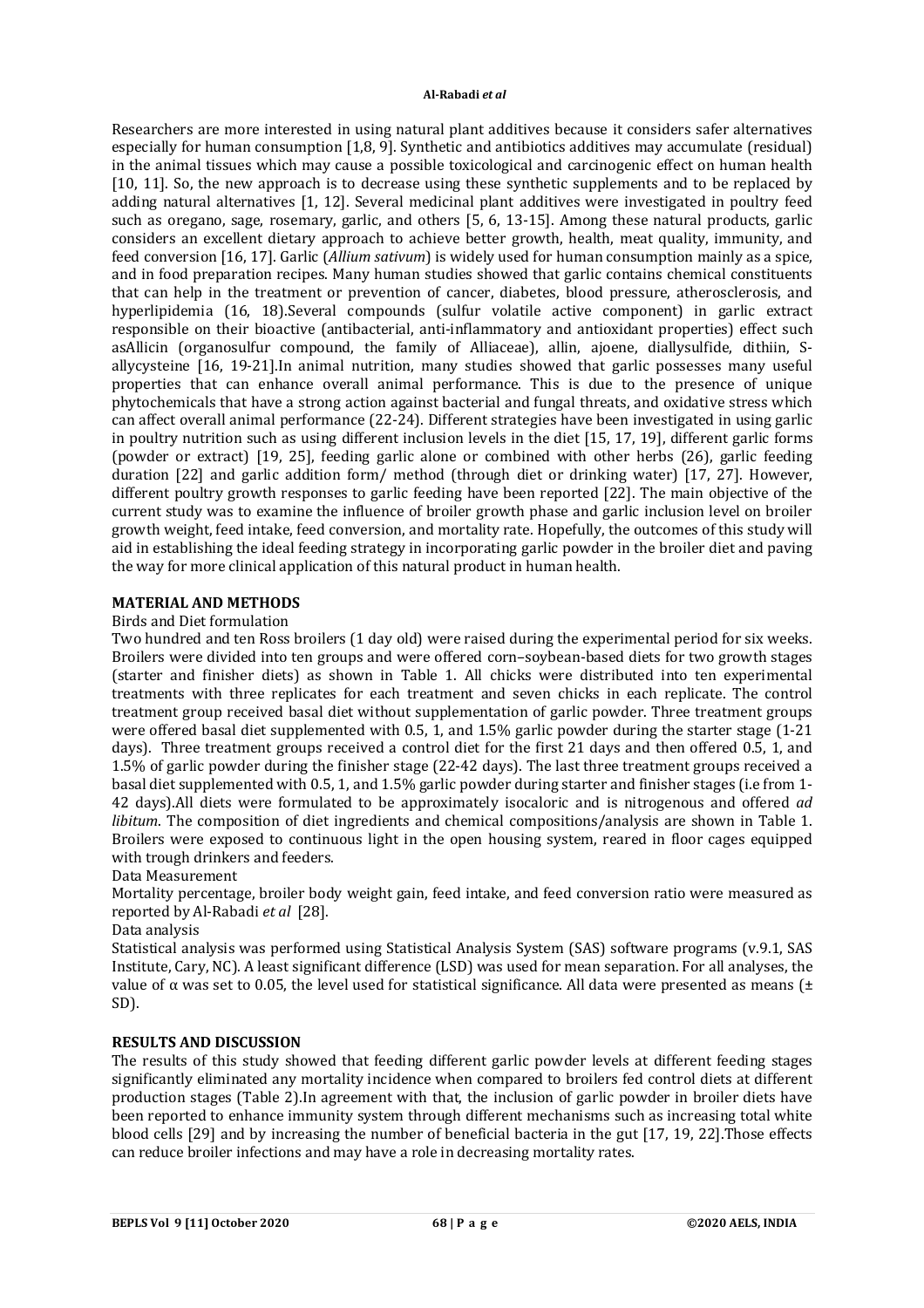The effect of garlic feeding treatment on feed intake (gram) during different growth stages are presented in Table 3. The data also showed that feeding broiler garlic powder at different inclusion levels during the starter stage did not influence feed intake. However, the effect of feeding garlic diet was more pronounced during the finisher period. Feeding garlic powder at higher inclusion rates (i.e 1.5%) significantly reduces feed intake compared to broilers fed garlic powder at low inclusion levels (0.5%) and broilers in the control group. No significant difference in feed intake was noticed among broilers fed garlic powder when fed for the entire feeding experiment.

Table 4 shows the effect of garlic feeding treatment on average gain (gram) during different growth stages. It showed that feeding broiler garlic powder at different inclusion levels significantly influences average gain at different production stages. Feeding garlic powder at higher inclusion rates (i.e 1.5%) significantly increased average gain compared to other feeding treatments. Extended feeding period (i.e from day 1-42) of garlic powder markedly increased weight gain compared to broilers fed garlic powder during the second half period of the experiment (i.e finisher stage). For instance, Elkatcha *et al*. [19] found that various levels of garlic extract supplementation had no significant effect on body weight gain of broiler chicks at 1st, 2nd and 3rd weeks of age if compared to untreated diets. Furthermore, they found that dietary garlic extracts at 0.1, 0.2, and 0.3 mg/kg diet significantly improved final body weight gain compared to the control diet. However, the effect of adding a different level of garlic on broiler performance was varied and inconsistent [30-32].

Table 5 shows the effect of garlic feeding treatment on feed conversion ratio (FCR) during different growth stages. The result of the current study showed that feeding broiler garlic powder at different inclusion levels during the starter period did not influence FCR. However, the effect of feeding garlic diet was more pronounced during the finisher stage and when garlic powder was fed during all the experimental period (i.e day 1-42). Feeding garlic powder at higher inclusion levels (i.e 1.5%) significantly improved FCR compared to broilers fed other experimental diets during the finishing stage. A similar pattern was noticed when garlic powder fed at higher inclusion level (i.e 1.5%) during the whole experimental period (i.e day 1-42). Several studies have been reported to improve FCR and weight gain in broiler chicken (29, 32-35). This was in agreement with Makwana *et al.* [36] who investigated the effects of adding different levels (0, 0.1, and 0.5%) of garlic powder to basal diet on the growth performance of broiler chicks. The improvement in broiler growth performance could be attributed to the improvement in gastrointestinal morphology and enhancing the absorption capability of the small intestine through increasing in villus height, villus area [22, 37]. Other studies have reported that adding garlic to poultry diet can enhance the digestion of poultry feed [22, 38].

Finally, a better weight gain in garlic treatment might be due to the action of allicin which inhibits the growth of pathogenic bacteria by interfering with bacterial cell metabolism [39]. Also, garlic can enhance pancreatic enzyme activity [22] and activate the digestive process to improve the absorption of nutrients and ultimately the growth rate.

| Ingredients (%)             | Growth stage       |                      |  |
|-----------------------------|--------------------|----------------------|--|
|                             | Starter (day 1-21) | Finisher (day 22-42) |  |
| Corn                        | 56.85              | 61.9                 |  |
| Soybean meal                | 37.85              | 32.8                 |  |
| Soybean oil                 | 1.4                | 1.4                  |  |
| Dicalcium phosphate         | 2.8                | 2.8                  |  |
| Salt                        | 0.4                | 0.4                  |  |
| Methionine                  | 0.2                | 0.2                  |  |
| Lysine                      | 0.1                | 0.1                  |  |
| Choline                     | 0.1                | 0.1                  |  |
| Vitamin mixture             | 0.1                | 0.1                  |  |
| Mineral mixture             | 0.1                | 0.1                  |  |
| Antifungal                  | 0.05               | 0.05                 |  |
| Antococcida                 | 0.05               | 0.05                 |  |
| Total                       | 100                | 100                  |  |
| <b>Chemical composition</b> |                    |                      |  |
| ME (kcal/kg)                | 2950               | 3030                 |  |
| Crude protein $(\%)$        | 21.2               | 19                   |  |

**Table 1.**Ingredients composition (%) of the experimental basal diet at the different growth stages.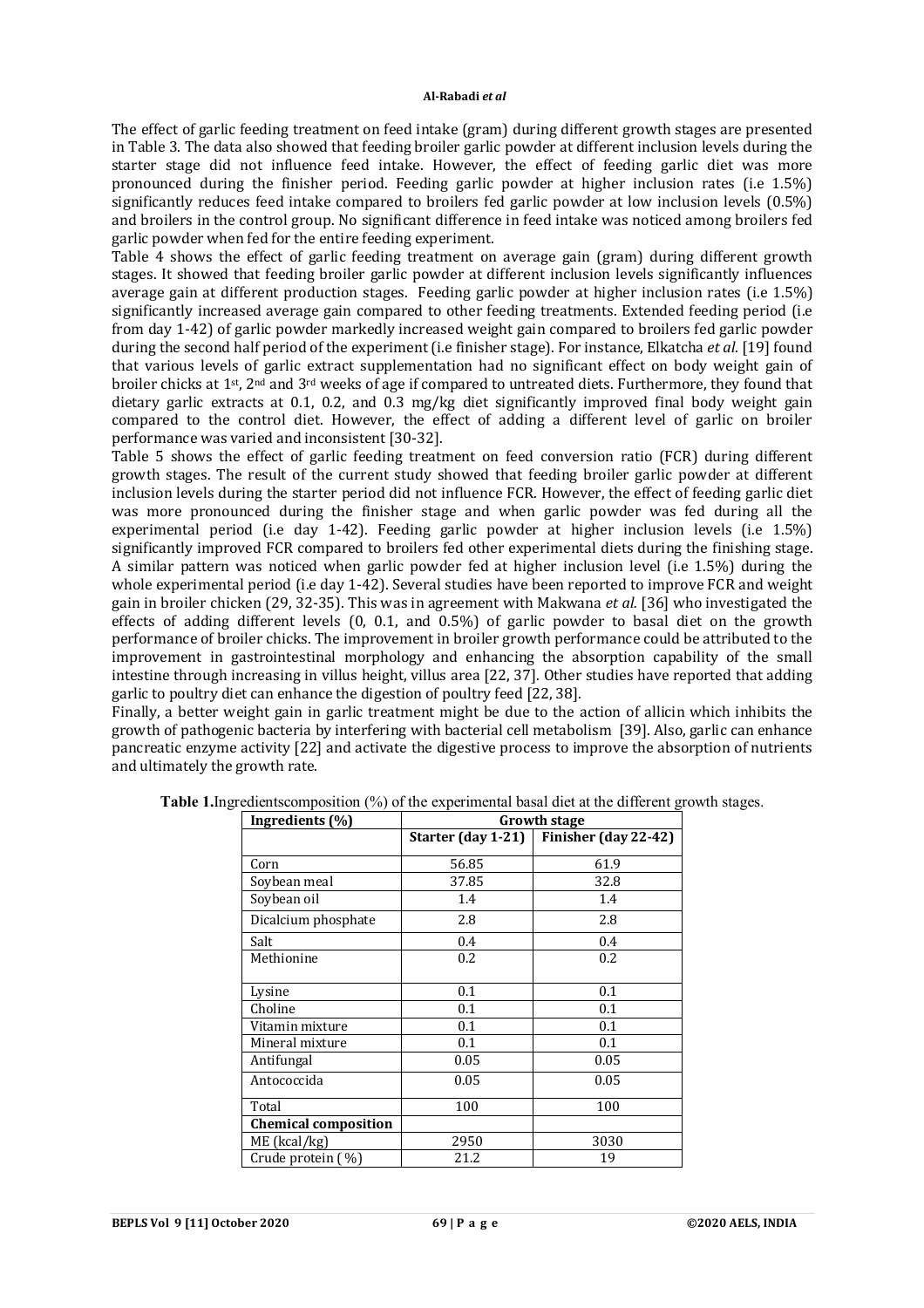|                            | Mortality (%)      |                      |                             |
|----------------------------|--------------------|----------------------|-----------------------------|
| Garlic inclusion level (%) | Starter (day 1-21) | Finisher (day 22-42) | Total period (day 1-42)     |
|                            | $4.73 \pm 8.2$ a*  | $4.73 \pm 8.2$ a     | $9.47 \pm 8.2$ <sup>a</sup> |
|                            | $\Omega$ a         | O a                  | $\theta$ a                  |
|                            | O a                | O a                  | $\theta$ a                  |
|                            | () a               | () a                 | $\theta$ a                  |
|                            |                    | 5.4                  | 5.4                         |

| Table 2. Effect of feeding treatment on mortality (%) during the different growth stages |  |  |
|------------------------------------------------------------------------------------------|--|--|
|------------------------------------------------------------------------------------------|--|--|

\*Means within the same column with different superscript differ significantly  $(P < 0.05)$ .

|                            | Feed intake (g)                    |                         |                            |
|----------------------------|------------------------------------|-------------------------|----------------------------|
| Garlic inclusion level (%) | Starter stage                      | Finisher stage          | Total period               |
|                            | $\frac{day 1-21}$                  | $\frac{day 22 - 42}{y}$ | $\frac{day 1-42}{}$        |
|                            | 1026.67 $\pm$ 7.6 $^{\mathrm{a*}}$ | 3346.67±10.4 c          | 4373.33±17.6 b             |
| 0.5                        | $1046.67 \pm 16.1$ <sup>a</sup>    | 3200±34.6 b             | 4246.67±50.6 a             |
|                            | $1058.33 \pm 32.2$ a               | 3156.67±33.3 ab         | $4215.0\pm65$ a            |
| $1.5\,$                    | $1065 \pm 21.8$ a                  | $3135 \pm 22.9$ a       | $4200\pm36.1$ <sup>a</sup> |
| LSD                        | 40.22                              | 51.05                   | 86.2                       |

\*Means within the same column with different superscript differ significantly  $(P < 0.05)$ .

| Table 4. Effect of garlic feeding treatments on average gain (gram) during different growth stages. |
|-----------------------------------------------------------------------------------------------------|
|-----------------------------------------------------------------------------------------------------|

|                            | Average gain (g)    |                      |                         |
|----------------------------|---------------------|----------------------|-------------------------|
| Garlic inclusion level (%) | Starter (day 1-21)  | Finisher (day 22-42) | Total period (day 1-42) |
|                            | $658.33 \pm 7.6$ b* | $1716.67 \pm 15.3$   | $2375 \pm 22.9$         |
| 0.5                        | 656.67 $\pm$ 11.5 b | $1723.33 \pm 15.3$ c | $2380 \pm 26.5$ bc      |
|                            | $670 \pm 10$ ab     | 1756.67±20.8 b       | $2426.67 \pm 30.6$ ab   |
| $1.5\,$                    | $678.33 \pm 10.4$ a | $1796.67 \pm 15.3$ a | $2475 \pm 25$ a         |
| LSD                        | 18.83               | 31.7                 | 49.67                   |

\*Means within the same column with different superscript differ significantly

| <b>Table 5.</b> Effect of garlic feeding treatments on feed conversion ratio during different growth stages. |                       |  |   |
|--------------------------------------------------------------------------------------------------------------|-----------------------|--|---|
|                                                                                                              | Feed conversion ratio |  |   |
| Garlic inclusion level $(\%)$   Starter (day 1-21)   Finisher (day 22-42)   Total period (day 1-42)          |                       |  |   |
|                                                                                                              |                       |  | . |

| Garlic inclusion level (%) | Starter (day 1-21)           | Finisher (day 22-42)         | Total period (day 1-42)      |
|----------------------------|------------------------------|------------------------------|------------------------------|
|                            | $1.55 \pm 0.02$ a*           | $1.95 \pm 0.04$ <sup>a</sup> | $1.84 \pm 0.03$ <sup>a</sup> |
| 0.5                        | $1.59 \pm 0.02$ <sup>a</sup> | $1.86 \pm 0.04$              | $1.78 \pm 0.04$              |
|                            | $1.59 \pm 0.04$ a            | $1.79 \pm 0.04c$             | $1.74 \pm 0.06c$             |
| 1.5                        | $1.57 \pm 0.03$ <sup>a</sup> | $1.75 \pm 0.06$ d            | $1.70 \pm 0.05$ d            |
| LSD                        | 0.056                        | 0.025                        | 0.0312                       |

\*Means within the same column with different superscript differ significantly

## **CONCLUSION**

Overall, It can be concluded that the positive effect of feeding garlic diet on average gain and FCR were more pronounced during the finisher period (day 22-42 ) or when garlic powder fed at 1.5 % inclusion during all the experimental period (i.e day 1-42).The outcomes of this study may aid in establishing the ideal feeding strategy in incorporating garlic powder in the broiler diet. As well, this study paves the way for the use of garlic powder or its constituents in the clinical settings where effective nutrition and increasing the human body weight are necessary.

## **REFERENCES**

- 1. Gopi, M., Karthik, K., Manjunathachar, H.V., Tamilmahan, P., Kesavan, M., Dashprakash, M., Balaraju, B.L., Purushothaman, M.R. (2014). Review Article: Essential oils as feed additivein poultry nutrition. Advance in Animal Veterinary Sciences. 2(1):1-7.<http://www.nexusacademicpublishers.com/journal/4.>
- 2. Suria, P.F., Kochish, I.I., Fisinin, V.I., and Kidd, M.T. (2019).Antioxidant defense systems and oxidative stress in poultry biology: An update. Antioxidant (MDPI), 8, 235; doi: 10.3390/antiox8070235.
- 3. Aroche, R., Martinez, Y., Ruan, Z., Guan, G., Waititu, S., Nyachoti, C. M., Mas, D., and Lan, S. (2018). Dietary inclusion of a mixed powder of medicinal plant leaves enhances the feed efficiency and immune function in broiler chickens. Journal of Chemistry, Article ID 4073068, 6 pages,<https://doi.org/10.1155/2018/4073068.>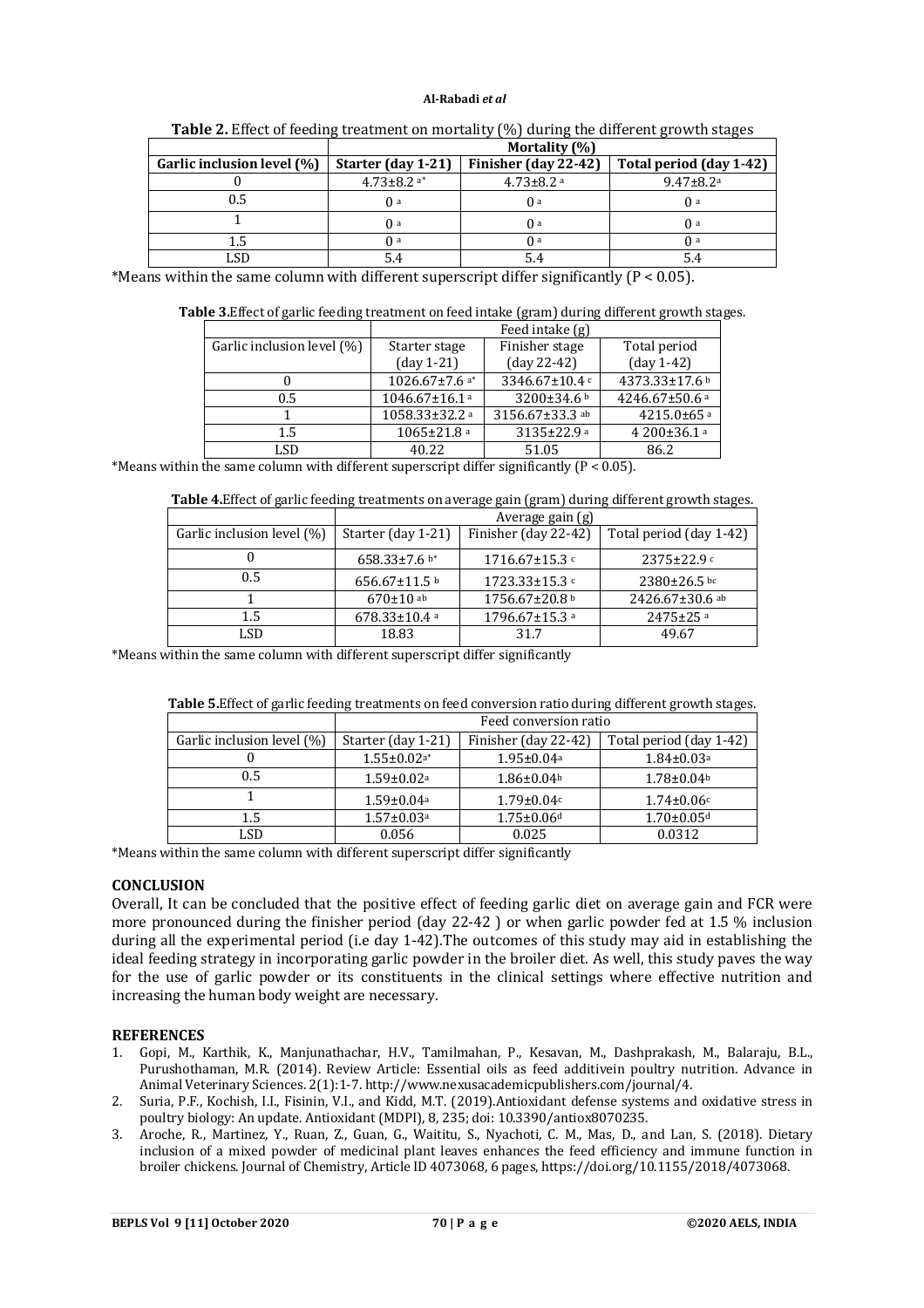- 4. Gadde, U., Kim, W.H., Oh, S.T. and Lillehoj, H.S., (2017). Alternatives to antibiotics for maximizing growth performance and feed efficiency in poultry: a review. *Animal health research reviews*, 18(1), pp.26-45.
- 5. Botsoglou, N.A Grigoropopulou, S.H., Botsoglou, E., Govaris, A., Papageorgiou, G. (2003). Antioxidant activity of dietary oregano essential oil and α-tocopheryl acetate supplementation in long-term frozen stored turkey meat. J. Agric. Food Chem. 51, 2930-2936.
- 6. Botsoglou, N.A Grigoropopulou, S.H., Botsoglou, E., Govaris, A., Papageorgiou, G. (2003). The effects of dietary oregano essential oil and α-tocopheryl acetate on lipid oxidation in raw and cooked turkey during refrigerated storage. Meat Sci. 2003, 65, 1193-1200.
- 7. Muwalla, M. M., Haddad, S.G., and Hijazeen, M. A. (2007). Effect of fibrolytic enzyme inclusion in high concentrate fattening diets on nutrient digestibility and growth performance of Awassi lambs, Livestock Science, 111: 255- 258.
- 8. Hassan, H.M.A., Samy, A., Youssef, A.W., and Mohamed, M.A. (2018). Using different feed additives as alternative to antibiotic growth promoter to improve growth performance and carcass traits of broilers. International Journal of Poultry Science, 17:255-261.
- 9. Zhai, H., Liu, H., Wang, S., Wu, J., and Kluenter, A. (2018). Potential of essential oils for poultry and pigs. Animal Nutrition, <https://doi.org/10.1016/j.aninu.2018.01.005.>
- 10. Altmann, H. J., Grunow, W., Mohr, U., Richter-Reichhelm, H. B., & Wester, P. W. (1986). Effects of BHA and related phenols on the forestomach of rats. *Food and Chemical Toxicology*, 24(10-11), 1183- 1188. PMid:3804120. [http://dx.doi.org/10.1016/0278-6915\(86\)90306-6.](http://dx.doi.org/10.1016/0278-6915(86)90306-6.)
- 11. Kumar, Y., Yadav, D. N., Ahmad, T., &Narsaiah, K. (2015). Recent trend in the use of natural antioxidants for meat and meat products. Comprehensive Reviews in Food Science and Food Safety, 14(6), 796- 812. <http://dx.doi.org/10.1111/1541-4337.12156.>
- 12. Abd El-Hack M, Alagawany M, Farag M, Tiwari R, Karthik K, Dhama K, Zorriehzahra J, Adel M (2016) Beneficial impacts of thymol essential oil on health and production of animals, fish and poultry: a review. J Essent Oil Res 28:365–382.
- 13. Aroche, R., Martinez, Y., Ruan, Z., Guan, G., Waititu, S., Nyachoti, C. M., Mas, D., and Lan, S. (2018). Dietary inclusion of a mixed powder of medicinal plant leaves enhances the feed efficiency and immune function in broiler chickens. Journal of Chemistry, Article ID 4073068, 6 pages,<https://doi.org/10.1155/2018/4073068.>
- 14. Attia, G., Hassanein, E., El-Eraky, W., El-Gamal, M., Farahat, M., and Hernandez-Santana, A. (2017). Effect of dietary supplementation with a plant extract blend on the growth performance, lipid profile, immune response and carcass trait of broiler chickens. International Journal of Poultry Science, 16(7): 248-256.
- 15. Choi IH, Park WY, Kim YJ (2010). Effects of dietary garlic powder and a-tocopherol supplementation on performance, serum cholesterol levels, and meat quality of chicken. *PoultSci*, 89:1724–1731
- 16. Rehman, Z., and Munir, M.T. (2015). Effect of garlic on the health and performance of broilers. Veterinaria, 3(1): 32-39.
- 17. Lee, KW., Lee, KC., Kim, GH., Kim, JH., Yeon, JS., Cho, SB., Chang, BJ., and Kim, SK. (2016). Effects of dietary fermented garlic on the growth performance, relative organ weights, intestinal morphology, cecal microflora and serum characteristics of broiler chickens. Barazilian Journal of Poultry Science, 18(3):511-518.
- 18. Gebreyohannes, G. and Gebreyohannes, M., (2013). Medicinal values of garlic: A review. *International Journal of Medicine and Medical Sciences*, 5(9), pp.401-408.
- 19. El-katcha, M.I., Soltan, M., Sharaf, M.M., and Hasen, A. (2016). Growth performance, immune response, blood serum parameters, nutrient digestibility and carcass trait of broiler chicken as affected by dietary supplementation of garlic extract (Allicin). Alexandria Journal of veterinary sciences, 49(2):50-64.
- 20. Vaidya, V., Keith, UI., and Derek, A.P. 2009. Garlic, source of the ultimate antioxidants-Sulfenic acids."Angew, Chem, 121(1), 163-166.
- 21. Wilson, E.A., and Demming-Adams, B. (2007). Antioxidant, anti-inflammatory, and antimicrobial properties of garlic and onion. Nutrition and Food Science, ; 37:178-183.
- 22. Ogbuewu, I.P., Okoro, V.M., Mbajiorgu, E.F. and Mbajiorgu, C.A., (2019). Beneficial effects of garlic in livestock and poultry nutrition: A review. *Agricultural Research*, *8*(4), pp.411-426.
- 23. Freitas, R., Fonseca, J.B., Soares, RTRN.,Rostango HS Soares PR. (2001). Utilization of garlic (*Allium sativum* L.) as growth promoter of broilers. Rev Bras Zootecn, 2001; 30; 761-765.
- 24. Lewis, MR, Rose, SP., Mackenzie, AM., and Tucker, LA. (2003). Effects of dietry inclusion of plant extracts on the growth performance of male broiler chickens. Brit PoultSci, 44:43-44.
- 25. Aji SB, Ignatius K, Ado AY, Nuhu JB, Abdulkarim A (2011) Effect of feeding onion (Allium cepa) and garlic (Allium sativum) on some performance characteristics of broiler chickens. *Res J PoultSci*, 4:22–27.
- 26. Okoro VMO, Nwokeocha ACC, Ijezie CO, Mbajiorgu CA, Mbajiorgu EF (2016). Effect of varying dietary supplemental inclusion levels of onion and garlic on semen quality characteristics of Hubbard white breeder broiler cocks aged 35-41 weeks old*. Indian J Anim Res*, 50:922–929.
- 27. Javed M, Durrani F, Hafeez A, Khan RU, Ahmad I (2009). Effect of aqueous extract of plant mixture on carcass quality of broiler chicks. ARPN *J AgricBiolSci,* 4:37–40.
- 28. Al- Rabadi, G.J., Al-Rawashdeh, M.S., Al-Omari, H.Y., Al-khamaiseh, S.K., Aludatt, M.H. and Ereifej, K.I., 2015. Effects of Corn Particle Size on Growth Performance and Gastrointestinal Morphology of Broiler Chickens. *Jordan Journal of Agriculture Sciences*, 11(2).
- 29. Fadlalla IMT, Mohammed BH, Bakhiet AO (2010). Effect of feeding garlic on the performance and immunity of broilers. Asian J PoultSci 4:182–189.